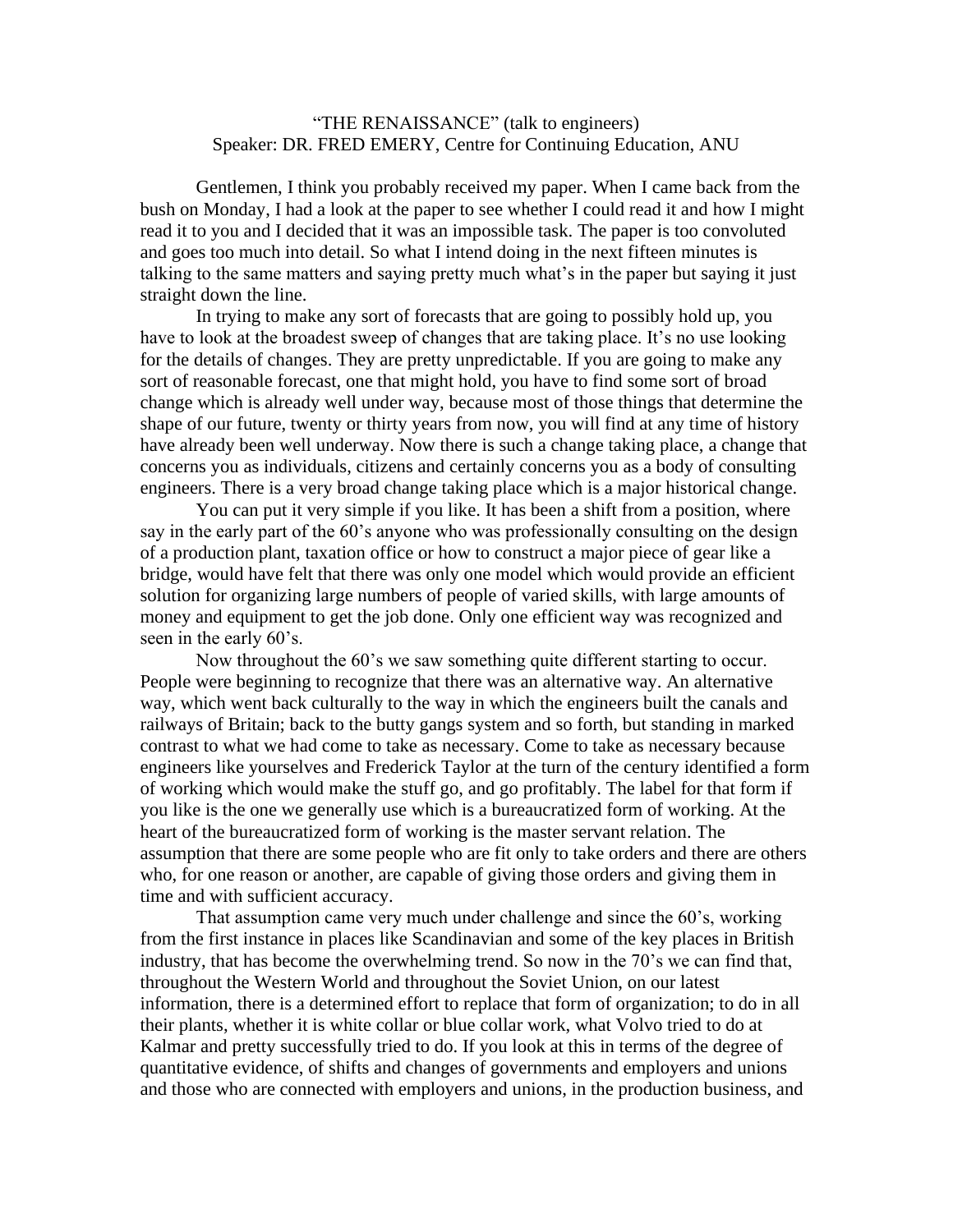managers' with you engineers, your personal officers, your time and motion study people and so forth, then the quantitative evidence is overwhelming.

Even in the last couple of months, last September somewhere around this town, the Australian Council of Trade Unions adopted a National Trade Union Policy on the democratization of the work and the elimination of the master servant relation. Now that's not a bad effort for a union movement like ours. On the  $2<sup>nd</sup>$  August last, the British Public Service Commission, of all people, publically gave a press release to 'The Times' of London indicating that they had adopted, as a policy for the British Civil Service, that the master servant relationship had to go out of their social security offices and all the other places in their territory. Now from a body with a history of conservatism and elitism, like the British Public Service, that is not a bad effort and that statement did not just come out of the blue. It came after five years of experiment in their various offices up and down the country and five years of negotiations to get the blinking unions out of the way, because the unions had built their defences around the assumption of a bureaucratic system.

Just last month the Norwegians and the employers working for the Norwegians in the North West Gas and Oil fields, felt the teeth of Article 12 in the new Norwegian law on working environment. It was made very clear to them in closed sessions that any further production platforms built up, from Statfjord 'A' further north, are going to have to be designed and manned in a non bureaucratic fashion. In other words designed with the master servant relationship out of them. The quantitative evidence of that sort of shift is there. We also know the dangers of making predictions into the future which are simply extrapolations of quantitative trends.

Now that worried me and my major Norwegian colleague, Einar Thorsrud, quite a bit so that when we published our report on the first experiments in this field, on the first major set of experiments which we were done in Norway through the 60's with the support of employers, governments and trade unions, when we published that report, even as recently as the last edition which I think was early 75, we closed by saying we had some doubts. What is going to happen if the western countries run into an economic decline and recession and we again face the possibility that labour is cheap. Because when labour is cheap there are positive advantages in moving towards a bureaucratic form of organization, to adopting the basic threat of the master servant relation. And we had some bad doubts.

I no longer have those doubts because I have been involved in the past year or so at the request of the national Youth Council, who had Toffler in here a couple of years ago to tell them what their future is and what youths should be looking for in Australia and all the rest of it and that was a pretty disappointing thing apart from being a future shock. And in going back in detail over the history of what has happened in our societies in the post-war period, it has become clear to me (I think amply evidenced although I am not going to give it all here today naturally), that it has not just been a revolution in organizational forms, a revolution shifting from bureaucratized to democratized form of work, but that in fact a much deeper cultural change has taken place in our society. A cultural change which undoes many, many centuries of accepted ways of organizing ourselves.

That cultural change you can put in simple everyday terms that we throw around. One, this notion of affluence we throw around. I would say it has become clear since the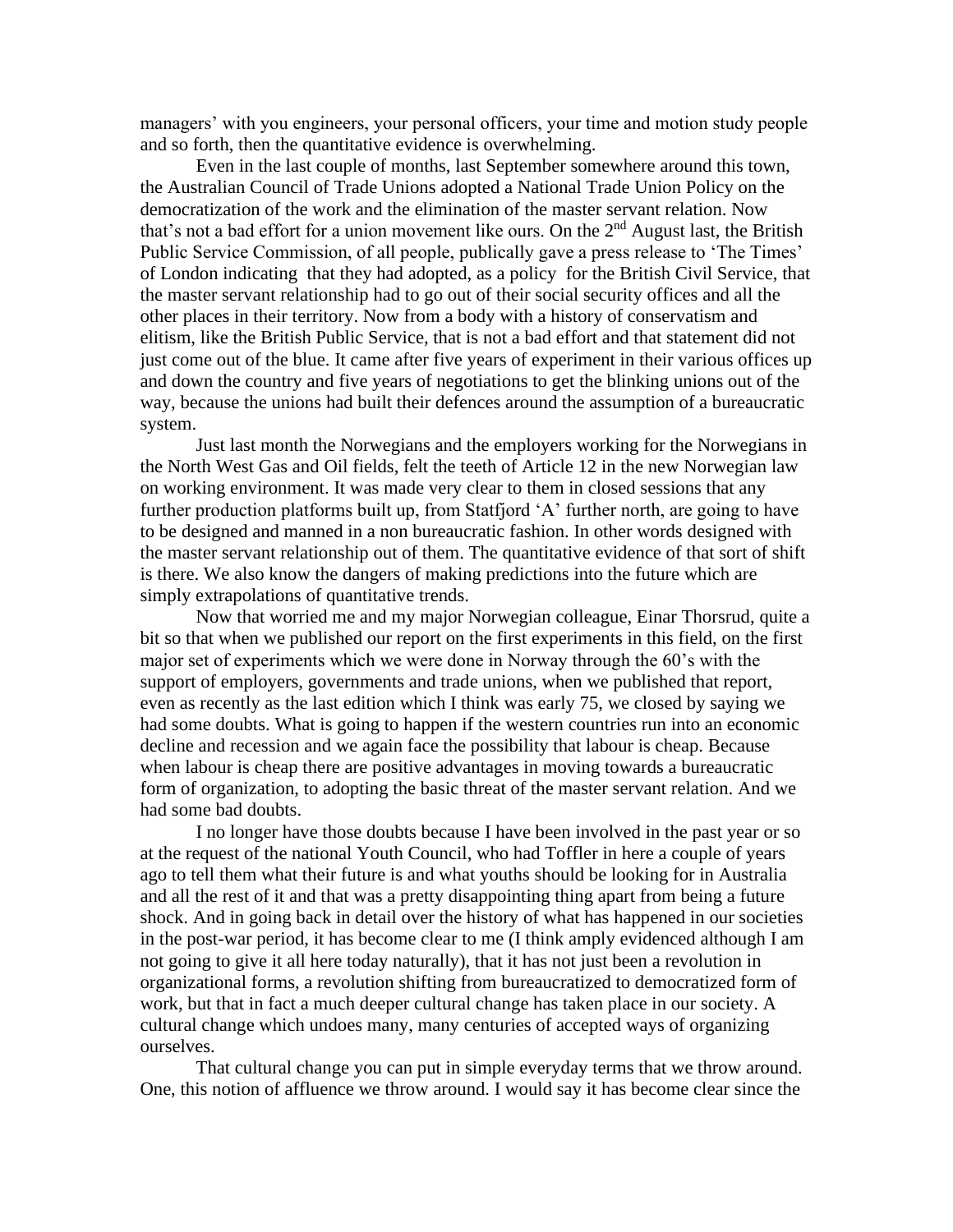massive build up of war-time production in 1944 which affected not only the Germans, despite all the constant heavy bombing raids but the Russian and certainly affected our side. Where the Generals were literally given more blinking material than they knew what to do with and when they came home from the wars, what did they do? They left the stuff rotting on Pacific islands because it wasn't worth bringing home. We demonstrated to ourselves that we have reached the stage where it is not necessary for any man to starve. Now many go on starving, sure. The picture is grossly distorted. That doesn't really matter. Many go on to starve but we know that the potentiality is there in our ability to produce and organize ourselves around production and distribution. Now when people know that ability is there, that effects the way they think, even before they realize it themselves. One of the major things it does, when you take the notion of scarcity, necessary scarcity, out of a cultural system is that you have lost the justification for saying, 'well some people are going to have to starve because we have to keep some alive for survival of the race', and therefore you set up an institutional structure which makes sure that the nicer people and the best people get well fed. That assumption drops out.

The second one. The Russians and the Yanks within 10 months of each other, between 52 and 53 blasted off thermo-nuclear weapons. They weren't weapons, they were devices at that point but they knew the weapons were on the board. Now the leaders in the countries at that time, this is talking about Eisenhower, we're talking about Malenkov and so forth, they very quickly realized that with the advent of thermo-nuclear weapons, in the hands of both those parties, there was no way that any issue was going to be settled that might require a major war, because a major war would mean destruction, not victory to anyone. With that you pulled out another basic prop that has underlain certainly English societies, since the 11<sup>th</sup> century when the justification, the *raison d'etre*, for establishing control (they were feudal controls then) was that the lord and master of the feudal territory had the right to enforce individual sacrifice for the survival of the group. With that going out another of the basic props has gone.

We saw some rough attempts through the 60's to try and build another alternative supplementary justification for maintaining those sort of hierarchical forms of domination. So in the 60's we had the great wave, and very temporary wave, of meritocracies. Planning became the great thing all over the world. If you had planned to put men on the moon then you could plan to get efficient garbage disposal you could plan to eliminate delinquency you could do this and you could do that, and Lockheed of course sent their systems boys out taking up contracts all over the States trying to do precisely that. That was a very short wave enthusiasm. It is a dead as a bone now. No self respecting body or government at local, State or Federal level in America would publically go to bed with those sort of planners again. They were broken on the backs of demand for participation.

This is what I think has happened, through no one's planning, because the military boys did not have this in mind certainly when they pushed ahead to develop their thermo-nuclear weapons, the production people did not have that. It was like when they pushed for the full utilization of the resource capabilities of the land, mostly unused through the 30's but still gradually growing. The people who pushed for that did not think that they were undermining the society as they knew it. I think in fact that they have done precisely that and I don't think that there is any way of turning back unless someone can devise a new form of going to war where you might win. And all of the argy bargy we get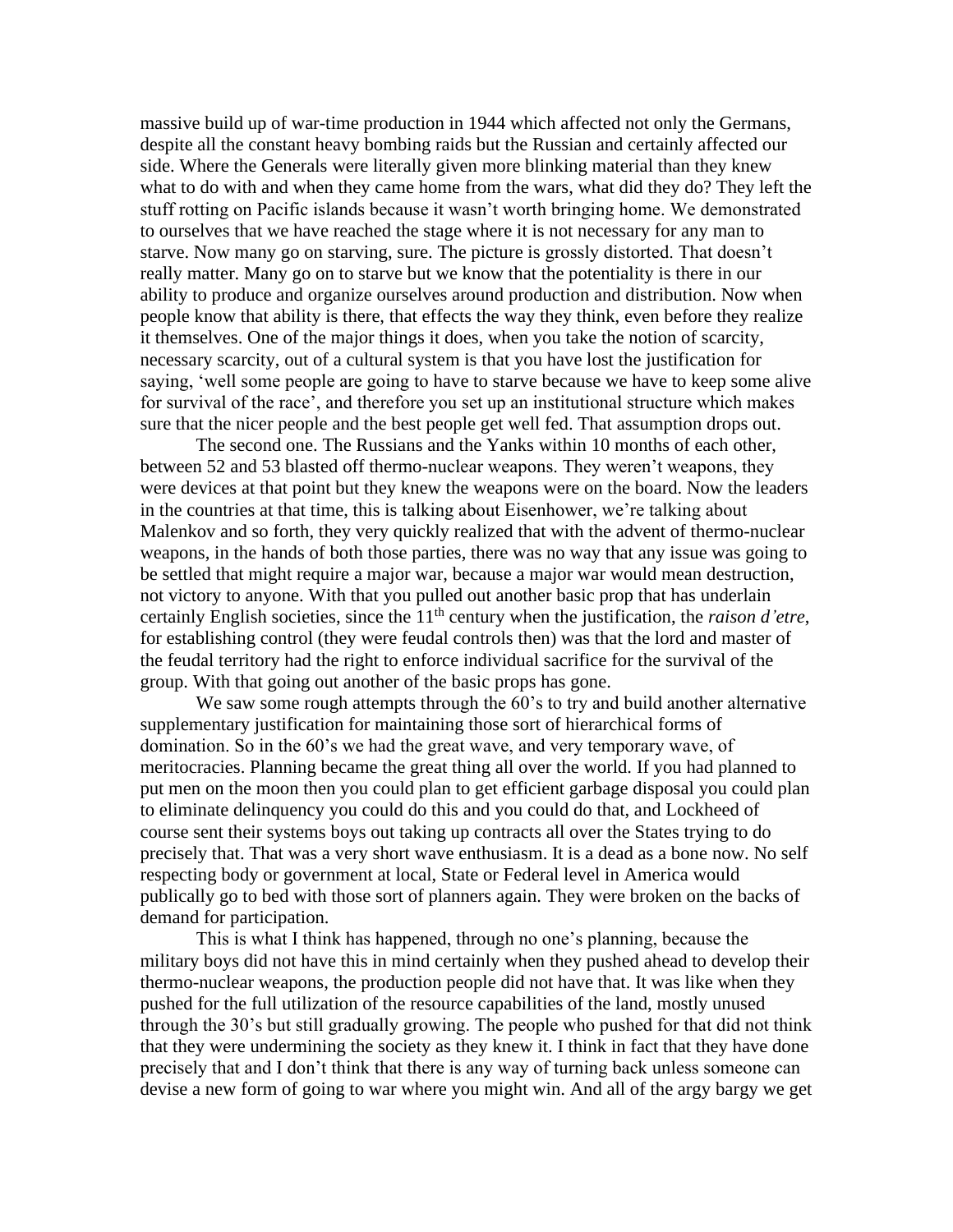from the military scientists seems to have done nothing more than provide themselves with a good market, because as soon as the Russians start doing something the Americans go to their president and say, 'well we've got into this weapons system too', and the President has to say, 'yes'. So they are off again.

In Kruschev's memoirs, which Crankshaw thinks are probably genuine, there is a beautiful discussion, a person to person discussion, between Kruschev and Eisenhower showing precisely how they play this game one military system against another, when no one in their right mind does, for one moment, believe that anyone of them is ever going to undo what was produced in that brief 10 months, 52-53. Those people can play their games, but, what I am saying is that the ordinary people, right back to the youth and not necessarily the very educated ones, are well aware that this is a different society. They are well aware that there is no good rationale for demanding that the individual should sacrifice himself to the State and be prepared to train himself to go to war. That is Gallipoli's are not on again.

And such a follow up from that, a sequitur, they do not believe that they should in any such way sacrifice themselves to those vast institutions which have always propped up the State. You try to scare a Roman Catholic about going to hell and burning for eternity. You're not going to get anywhere. And when the priest tries to do it to stop them using the pill, they don't get very far either. And if one Pope wants to turn the clock back, while he is busy turning the clock back you can look at the statistics of changes in behaviour and attitudes of the people that are supposed to be the loyal obedient servants of the church. I just take the church as an example. You could take the Australian Cricketing Board or you could take the RSL. Wherever you turn you find the same thing. The very notion of loyal subservient members of institutions – it doesn't even apply in Mr. Fisher's organization. The old concept of the civil servant is very far gone. That's why I suspect it's not Mr. Landsdown's paper he's giving either. It's happening everywhere.

I mean mention this now because it's clear that there has to be much more discussion about the re-interpretation of the years since 1944-45. I do think this is why we get the pressures for participation, not only in the work place which is where I have been studying it and working at it since 52 but why we get it throughout the community in every aspect of our society. Whether it's women refusing to be put back into their rightful positions or children. It doesn't matter. Whether you turn to trying to plan as an engineer to advise a government or local authority how best to solve a traffic problem, then you know that you can't do it in the old ways not in quite the old ways, because there are going to be people who say, 'well look, we want a say in this because this is going to effect us'.

Let's go straight on to the implications. There are three major implications. Firstly, I do think that it is relevant to you in a very immediate sense in the way in which you run your own organizations, right from your partners, who are the consulting engineers, to the draughtsmen and the office boys and the typists you have in your own organizations. I think you have to look to your own ship and get it in order. Now that should not be difficult for you, because you know yourselves that the better partnerships have practically always in the past, allowed for the individual partner to be very much his own boss; that the notion of self management in professional groups like yours has been the tradition. And when I say professional groups like yours I would extend it to lawyer's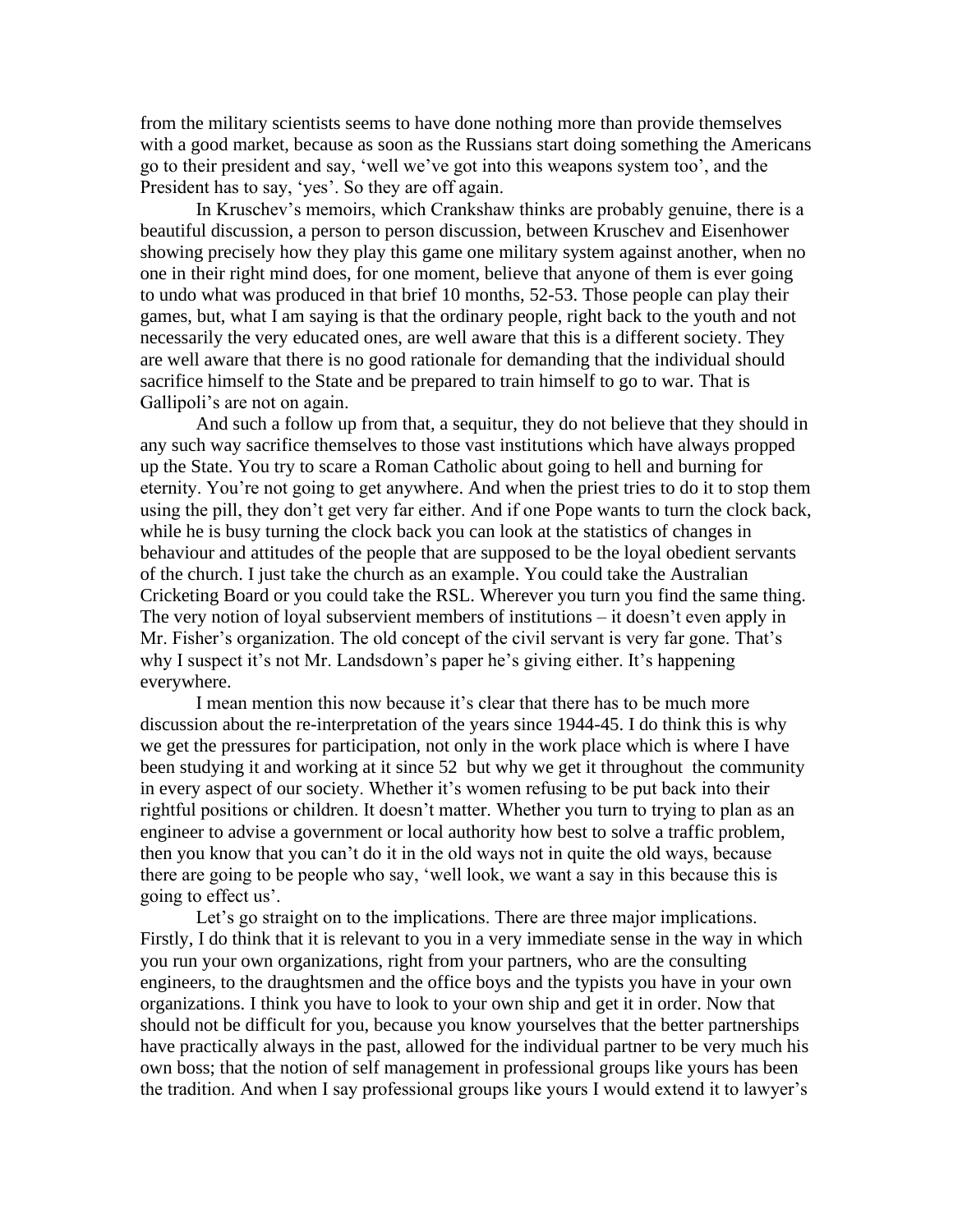offices to management consultant's offices and the like. It should not be very hard to capture that, provided you can get over the difficulty that you don't need servants, not even as typists. You need people who are prepared to type and pull their fingers out and get a job done smartly when it needs to be done; to react to the requirements of the group. That's I think essential, because I do not think you can go out, if you find yourself in a position where you are going to have to give consultant advice, and advise persons that they had better man plants in a democratic way. You cannot very effectively do that if in your own household you run it like a mini-bureaucracy. We had that at Tavistock over to re-establish those roles because we had fallen into the trap of having an executive committee and then the gradings and the rest of it. With the Centre of Continued Education in Canberra the same thing. We found that we would live with this contradiction of saying this, 'is good for you', and yet continuing to behave in the way we did, with all the academic strata structures and a so called 'director' and that sort of stuff. So we had to undo ourselves some three or four years ago and it certainly had the results we wanted. We got about a 75% improvement in productivity over the past 3 or 4 years without even paying for it. Now that's simple and straightforward.

Secondly, and this goes a little closer to the bone to your professional pride, there has been some discussion in your journal, (because I have been looking at your journal to see what you are all about and also to see what my own son's gone into – to see what sort of world it is), and it's clear that you are beginning to recognize a wider responsibility for what kind of advice you give. A responsibility that goes beyond your immediate responsibility to the client. I do not think that you should give advice about any sort of structure, plant or machinery, that is going to be used by people, unless you give advice on what is in fact the socio-technical system necessary to make it productive or effective. I think you cannot afford to stop short with just giving a technical design, doing the Pontious Pilate act, and say, 'well go ahead and do it'. This is still happening here and we have got a couple of prize examples in this country which are going to cause us major headaches, and I'm not thinking of Redfern, that's another engineers' delight. I am thinking of the recommendations made by bridge consultants to your NSW Transport Commission for the setting up of the Chullora centralized workshops. That was done as straight engineering job. They wiped their hands without even thinking what is necessary for that to be an operating, working, productive, useful contribution to this life here in NSW. They just did not even consider to think that that thing they are recommending had to become an effective socio-technical system. It was enough to them to recommend a technical system and when you look more closely at it you can see that you couldn't have given worse advice.

We have another one, the Westgate Bridge. The Westgate Bridge is going to be like that thing down in Rio de Janeiro, beautiful, magnificent, when it's finished and you can see it in a large photograph. But when that design was put in they did not even stop to think that that was going to take some years to construct and therefore the construction of that bridge was going to be a socio-technical system. It wasn't going to be done by cranes without crane drivers. It wasn't going to weld itself together. And when they got half way through the blinking thing, after the crack up and they tried to get it moving again, then, belatedly, they started to look at it as a socio-technical system and then, belatedly, tried to work out how to do it. Well of course by then they had got themselves a massive network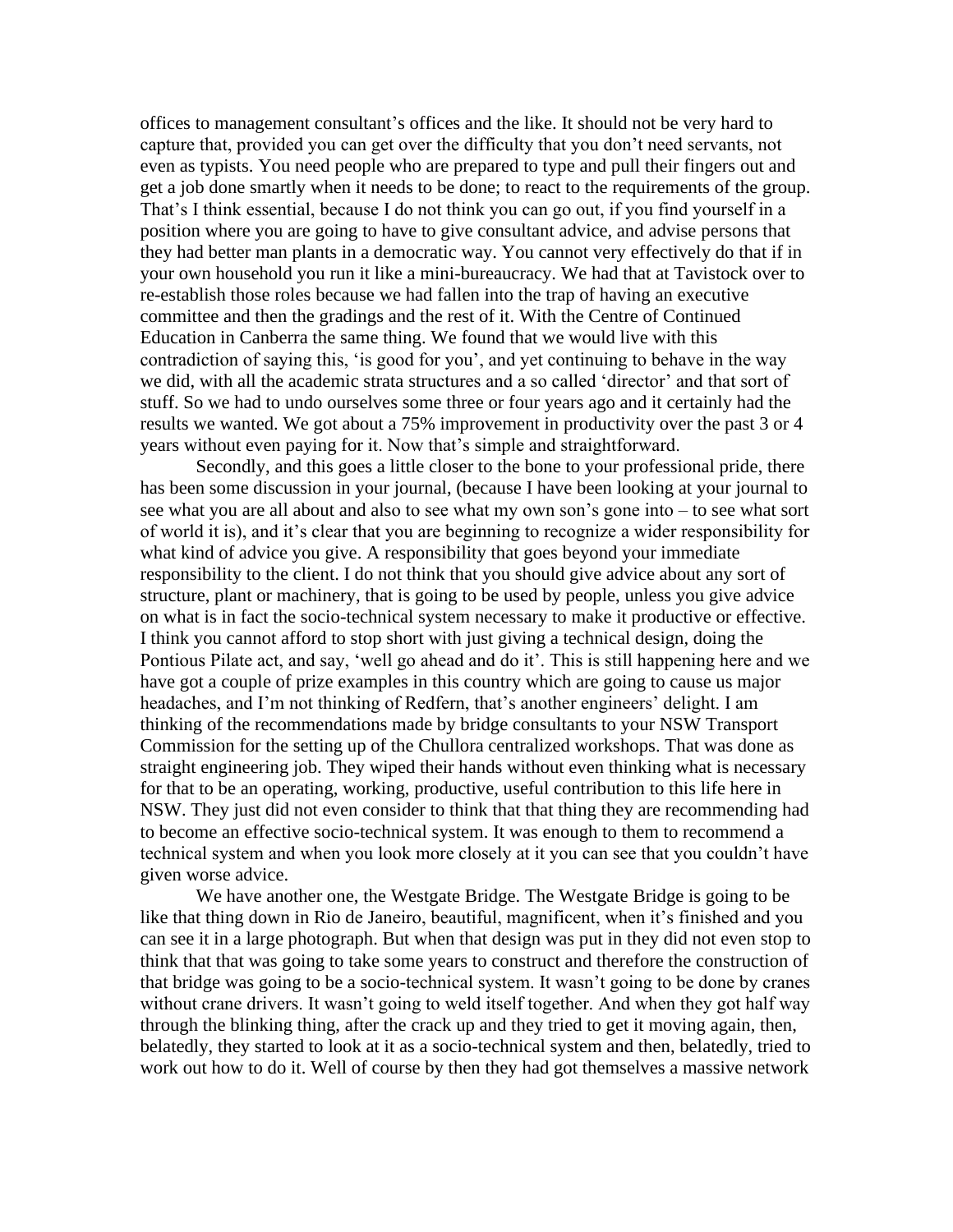of union controls over the job and while something was done it had to be done all around the back and in the dark, literally in the dark. Those sort of things are still occurring.

On the other hand we have got some outstanding examples, where right from the Board decision, or the primary decision about the level of investment and the product areas they are going into, and possibly the supplies, where in fact socio-technical designs has entered right at the scratch. Not just the technical design and then throw it to the personnel officers to man the thing. No way. The Tees port refinery that Shell built in the UK in the latter 60's was a beauty, because it started right at that point and worked like a charm. The Kalmar plant, the same way. They ran into a bit of strife later but that was because there was a mismatch between the industrial culture that the general manager brought in and what the planned intentions were for that socio-technical system.

The third point is to recognize that along with all this other demand for participation, along with this basic reversal in the relationship between individuals and organizations – a reversal where individuals will not accept that they should sacrifice themselves for organizations but on the other hand in reversing if they expect organizations are there to serve them – the role of the expert in just about every walk of life, whether he's looking after your soul or advising you about a bridge or a plant, the role of the expert has been very thoroughly eroded.

It's no longer possible for any of you, I should think, to go down to give advice about building freeways or road systems through Geelong in the way that Wilbur Smith did some 10 or 12 years ago. Wilbur Smith could come in and give their expert advice then run up against the fact that the people of Geelong, or many of them, were not going to buy Wilbur Smith's expert advice and they demanded that the thing be re-opened. And they demanded that they participate in looking at the re-opening of that question, and came out with a rather better solution for Geelong.

This erosion of the role and respect for the expert, does confront the consulting engineer with having to be prepared, not only come up with good ideas, but also to be able to work with other people whom those ideas are going to effect, to help translate them into practice. Many places of course are writing that into your starter's orders. It was written into starter's orders when they re-opened the question of the Geelong Freeway and I guess it is being done in an awful lot of other places now. That trend is not likely to reverse unless you can reverse this major cultural revolution which has taken place.

Something I did not touch on in my paper and I realized afterwards that I should have, is that you have one way in which you might be able to make your own future. That is in the way in which you contribute to changes in the education of engineers. You know at the present time yourselves, that the education still falls so short that you are not in a position in a small consultancy anyway, to take a new graduate into your organization. You just haven't got the scope to do all the necessary educating that he needs, to be able to effectively go out and do the sorts of things you do. And it is not just experience it is lack of education.

There are several items I think should appear in the education of any engineer. I don't care whether it is mechanical or electrical or anything else. Any engineer who is going to give advice, or bring into being something that people have to work with, or use, I think that engineer, before he gets out of university should, (1) have had some degree of training in socio-technical analysis. Now that is possible. Eindhoven were doing it for